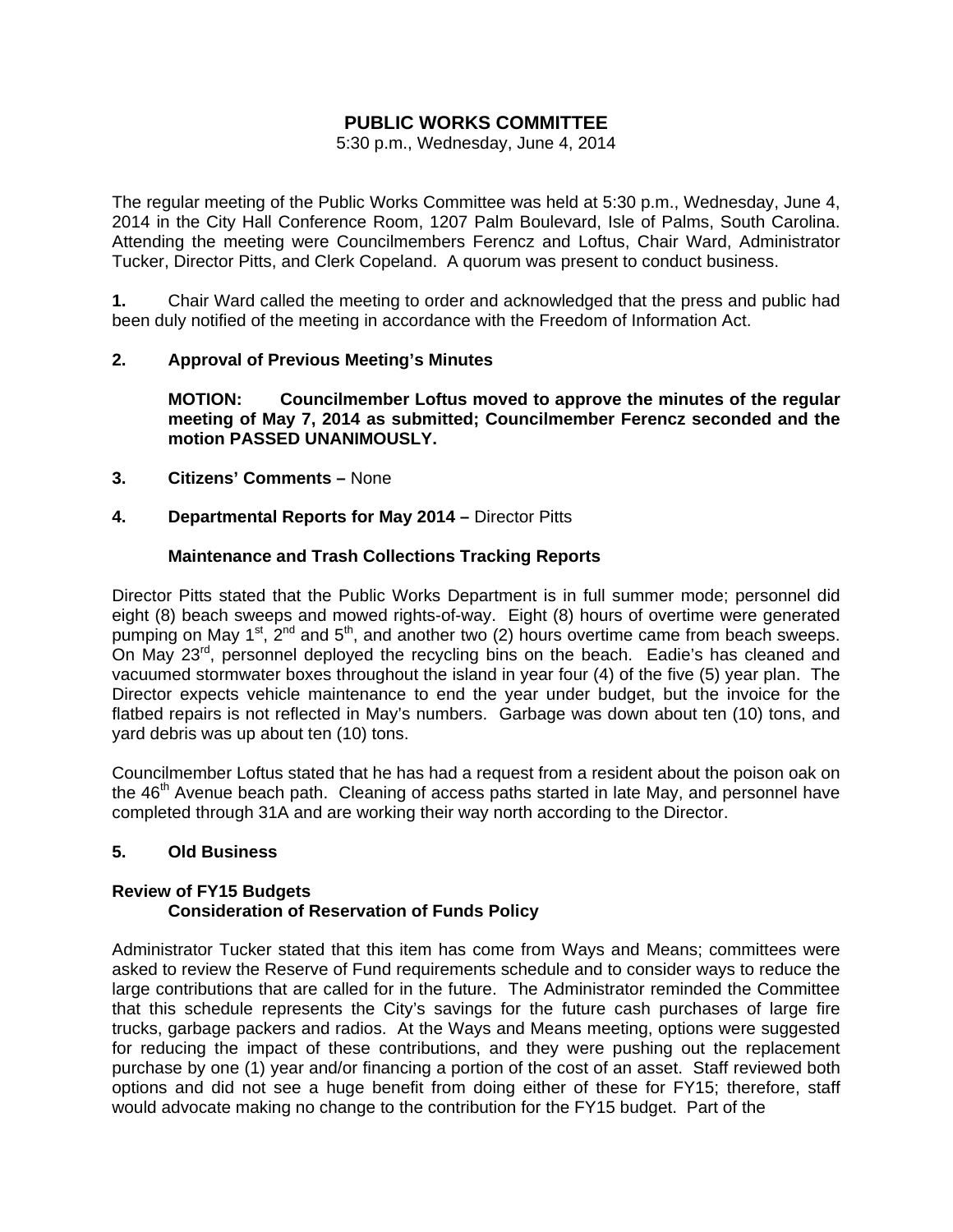Public Works Committee June 4, 2014 Page 2 of 8

reasoning behind the advocacy is that, in looking to the out-years from FY20, the contributions will be reduced significantly and remain relatively steady going forward; when preparing the budget for FY16, Council and staff will have these options available to them. Another reason for supporting the decision to stay the course is that, although this is money held in reserve for a purpose, Council can change that decision at any time; if there was an emergency and the City needed these funds, Council can re-direct the reserve to deal with the emergency at-hand. If this reserve was tapped for other reasons, the City would either have to delay or find another mechanism to fund the equipment that is needed; the fact remains that Council can make an alternate decision.

On the subject of financing a portion of the purchase price, i.e. twenty-five percent (25%), the Administrator stated, from her experience, banking entities normally want to finance the vehicle, not just a piece of it. Staff is of the opinion that financing possibly every fourth vehicle would serve the same purpose. Each year as the budgeting process begins, Council can review the schedule and make decisions at that time what it wants to do about the annual contribution to the reserve and the options that are available to them.

Councilmember Ferencz asked for an explanation of the options noted at the top-right of the schedule. Treasurer Suggs stated:

- Option 1 is the result of taking the replacement cost of a piece of equipment and dividing it by the number of years remaining until the actual replacement is scheduled to occur.
- Option 2 takes the result of Option 1 and tries to achieve an annual set-aside that is rela tively flat and still produce the desired result of having, in the prior year, the amount available to fund the next year's purchase.

Chair Ward noted that the 1999 rescue truck has only forty thousand (40,000) miles on it; he commented that his personal vehicle is eighteen (18) years old and has eighty-thousand (80,000) miles on it, but he is not looking to replace it. Since these are heavy-duty, commercialgrade vehicles, the Chair is of the opinion that this replacement should be moved out two (2) years. Chair Ward indicated that he had spoken with Chief Graham and that she had explained her reasons for the need to replace the rescue truck.

Responding to Councilmember Loftus' request for a detailed explanation of the schedule of estimated reserve requirements, Administrator Tucker explained that this schedule started with the ten-year (10-yr.) Capital Plan where the estimated useful life of large trucks is listed along with its estimated replacement cost. For this schedule, the estimated replacement cost is divided by the number of years since FY14, when this policy was adopted, before replacement is suggested; when a vehicle rolls forward for replacement, that piece of equipment is fully evaluated to determine whether its useful life can be extended. The estimated replacement cost is the purchase price adjusted by two percent (2%) per year for inflation. Since the rescue truck was scheduled for replacement in FY15, the full purchase price had to be reserved in FY14; if the purchase is made in FY15, the City will begin to set aside one sixteenth  $(1/16<sup>th</sup>)$  of the replacement in FY16.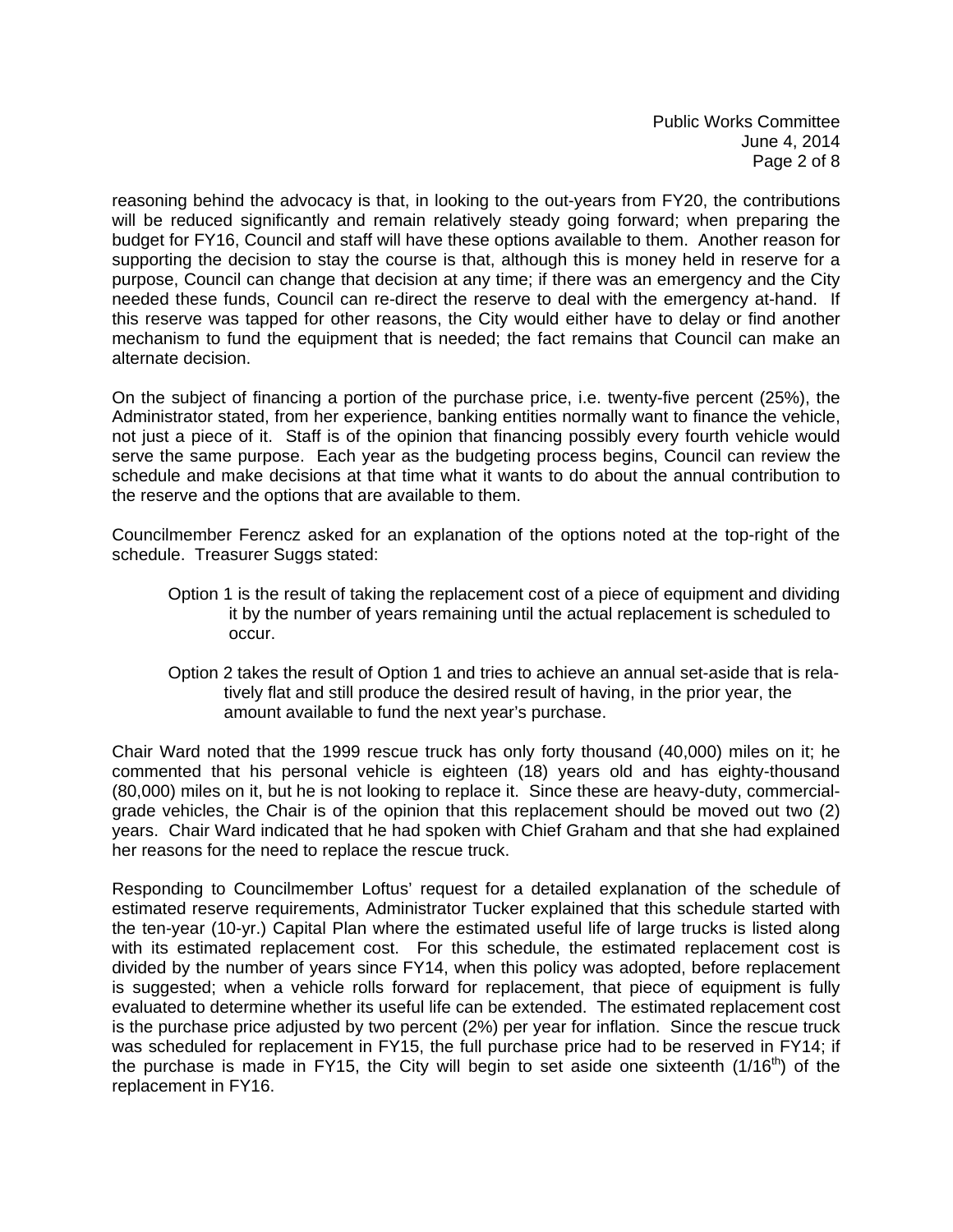Based on his experience in the manufacturing field, Councilmember Loftus stated that no manufacturing company would replace two (2) pieces of capital equipment in the same year, but in FY20, the City anticipates purchasing two (2) of the ladder trucks in the Fire Department.

Treasurer Suggs agreed that this was not the ideal situation, but the trucks were purchased in the same year; in her opinion, the beauty of this policy is that the City will have enough money to purchase the two (2) trucks. It may be that, when evaluated, one (1) or both trucks will be deferred a year.

Councilmember Loftus stated that he agrees with the Chair about deferring to the replacement of the rescue truck; in his opinion, the replacement years need to better planned. He added that the City should take into account that everything is made better today than it was ten or twenty (10-20) years ago. The manufacturing process with new technology used in making these vehicles is light-years ahead of the past; in particular, he referenced how, with robotics, manufacturers are making precision welds that should last up to thirty (30) years. The Councilmember commented that he was not against having the funds available when the replacement is anticipated, but the Council should have the mindset of extending the useful life by two or three (2-3) years.

Councilmember Ferencz asked whether the purchase price of the rescue has already been saved; the Treasurer replied that the actual transfer will be made at the end of the fiscal year. The Councilmember noted that extending the life of this truck saves no money in the budget.

Chair Ward explained that an action to extend this vehicle's useful life will not affect the budget, but it will affect cash.

Councilmember Ferencz stated that, if Council wants to reduce expenses in the FY15 budget, not purchasing this particular truck does not affect the FY15 budget; the money was set aside at the end of FY14.

Treasurer Suggs commented that putting money into savings was not an expense; it was just ear-marking money and was not a negative on the income statement.

The Treasurer stated that, basically, this schedule is a depreciation schedule; she reminded the Committee that governmental agencies do not record depreciation. Chair Ward defined depreciation as allocating the cost of an asset over its useful life.

Councilmember Loftus added that, if the useful life is extended, the annual cost goes down. He then asked the Treasurer what effect deferring this replacement to FY16 would have on the FY15 budget.

Treasurer Suggs replied that, in FY14 and FY15, the amount going to the reserve would be one hundred fourteen thousand dollars (\$114,000) in each year rather than two hundred twenty-nine thousand dollars (\$229,000) in FY14. By FY16, the City would have set aside sufficient funds to replace the rescue truck.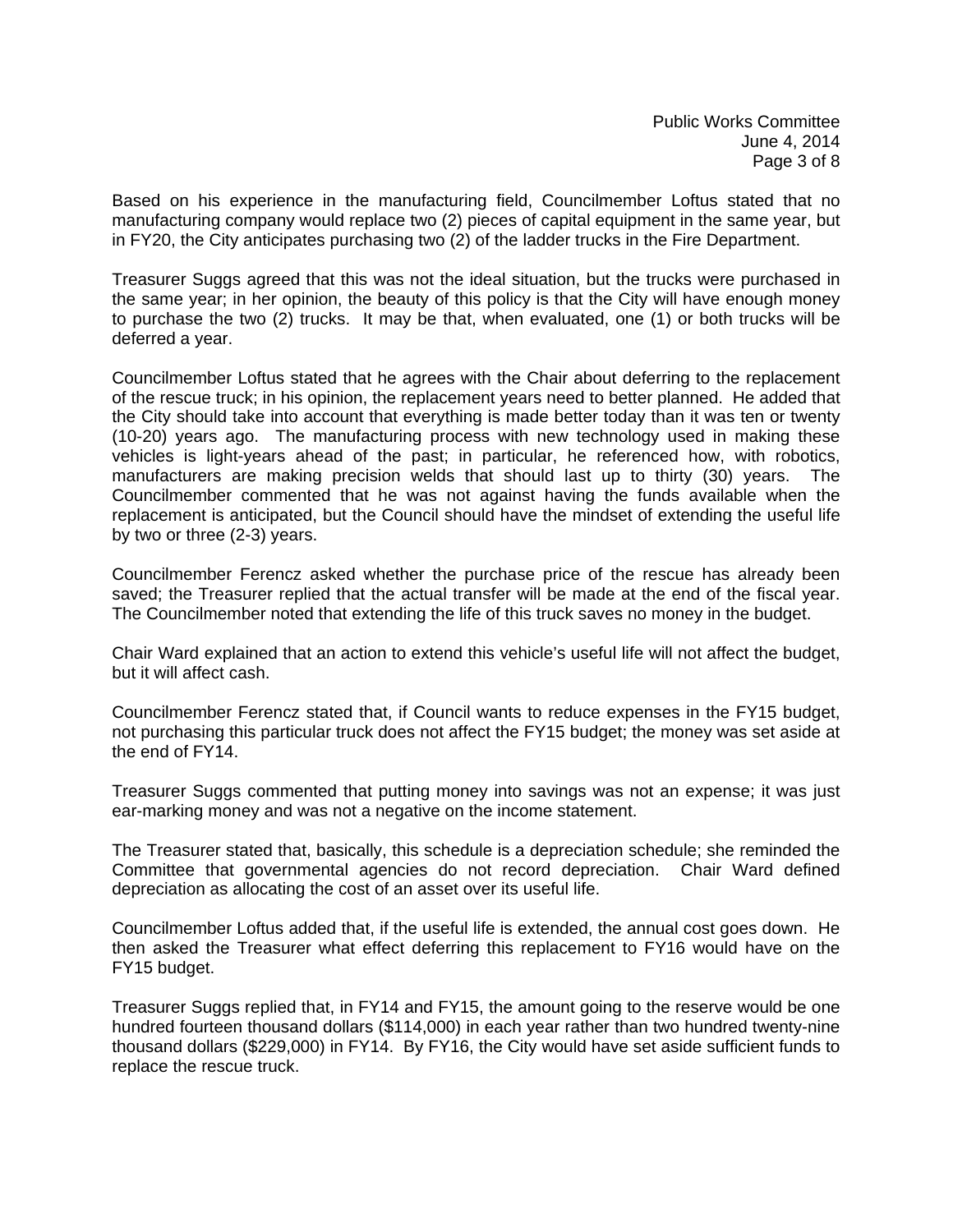Councilmember Loftus asked from which fund(s) the set asides would come. The Treasurer responded that the funds for fire trucks are fifty percent (50%) from Capital Projects and twentyfive percent (25%) each from the Municipal ATAX and State ATAX funds. The Councilmember asked if using the tourism funds would be drawing down the reserves for these two (2) funds; according to the Treasurer, the reservations have no impact on the total fund balance of any fund – money is simply moved from one (1) fund to another. When the purchase is actually made, the impact occurs.

The Administrator noted that deferring this truck could lead to an increase in the vehicle maintenance for the Fire Department, which affects the General Fund, and the General Fund is critical to operating the City.

Chair Ward reiterated that General Fund expenditures since 2007 have increased by forty-five percent (45%), and that, for FY15, over one million dollars (\$1,000,000) for the General Fund budget is transfers-in from tourism-related funds.

#### **MOTION: Councilmember Ferencz moved to defer the replacement of the rescue truck to FY16 and to reduce the FY14 and FY15 reservation of funds to half of the purchase price, or approximately one hundred fourteen thousand four hundred fifty dollars (\$114,450); Councilmember Loftus seconded for the purpose of discussion.**

Treasurer Suggs asked, whether procedurally, the Public Works Committee could tell the Public Safety Committee that they do not want to purchase the rescue truck.

Administrator Tucker noted that the FY15 budget was the topic on the *Agenda*; therefore, she interprets this motion as a recommendation on the budget to the Ways and Means Committee. The Administrator commented that actions taken in other committees have related to things that are under the purview of that committee. For staff to take an action with this motion, staff would be altering the budget brought forward for consideration by the Ways and Means Committee and the version for Second Reading without ever going before the Public Safety Committee.

Chair Ward suggested that the Public Works Committee should make this deferral as a recommendation to the Ways and Means Committee.

Councilmembers Ferencz and Loftus, respectively, withdrew the motion and second.

Referencing the source of funds for the vehicle purchase, Councilmember Loftus suggested that, since fifty percent (50%) of the purchase was coming from tourism funds, fifty percent (50%) of the maintenance costs should be allocated to the same tourism funds. To do this would eliminate the concerns about increased maintenance costs on the rescue truck.

Treasurer Suggs stated that she tried to take a global look at the transfers-in; she recalled that the City proved that thirty percent (30%) of the Public Works Department's expenses were attributable to tourism. The Treasurer commented that it is immaterial what expenses make up that thirty percent (30%), but that is the defensible limit to be covered by tourism funds.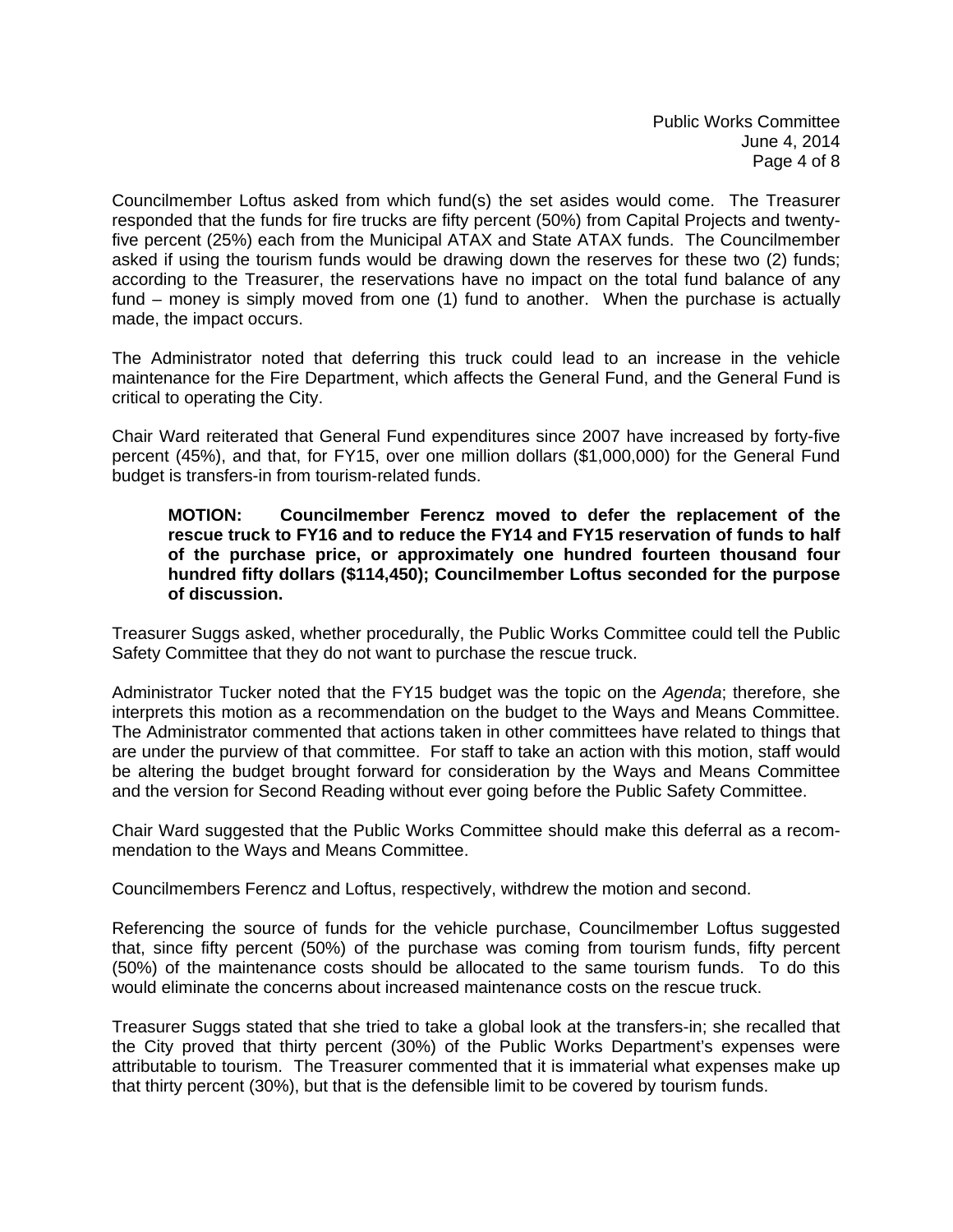Chair Ward confirmed that the City kept maintenance logs on each vehicle; with that information available, he asked to know what the maintenance costs were for the rescue truck for FY14 and the year before in order to project expenses for FY15.

The Chair indicated that there would be six or seven (6-7) other items from the FY15 budget to bring up for consideration at the Ways and Means Committee meeting.

The Chair commented that the FY15 budget has increased since the May Ways and Means meeting. Administrator Tucker reminded the Committee about the increase approved at the May meeting regarding the projected cost of getting into compliance with NPDES regulations.

Chair Ward concluded this discussion by stating that the City must find a way to stop spending.

#### **6. New Business**

# **A. Discussion of Yard Debris Operation**

Administrator Tucker reported that, for the past couple of years, the City has received complaints from Wild Dunes relative to the CAT-operation, which is the claw-fronted vehicle that picks up the debris and puts it in the truck; she commented that this is typically a three (3) person operation. The operation includes the CAT, two (2) flatbeds and, at times, a temp rides along. The complaints are that the device sometimes scrapes the road leaving a white marking, which washes away with the first rain, and at times some debris may be left behind. The Administrator noted that some of the areas in Wild Dunes are very tight and some property owners have landscaped the right-of-way. There have been occasions, when lifting the bags has accidentally destroyed some vegetation planted in the right-of-way, leaves a bit of a mess and scrapes the road. The Administrator explained that there are pockets in Wild Dunes where people are quite infuriated and complain loudly to the Administrator and to the Community Association; they want the City to come up with a mechanism the eliminate these things from happening. Administrator Tucker reported that she and Director Pitts have discussed the matter multiple times in order to come up with a solution, like retrofitting the CAT in some way, but they are not sure there is an easy fix to the situation.

The Administrator said that she wanted to make the Committee aware of the problem; she added that to achieve the goal these residents want would mean having another crew to go behind the first crew to redress the road, and possibly another crew to go before to advise the second crew that there is vegetation in the right-of-way.

The people who are complaining are very upset and have put the issue on the City to fix.

The complaints last year were about the speed, and Director Pitts lowered the speed as requested. When the complaints surfaced again this year, the Director took the time to observe the operation trying to figure out what has changed. He stated that he has a fifteen (15) year CAT operator; the Director reported that he has had no complaints until two (2 years ago. The problem is, in the Director's opinion, the paper bags; when they allowed plastic bags, the operator could turn the claw and pinch to pick up the bags. With the paper bags, the operator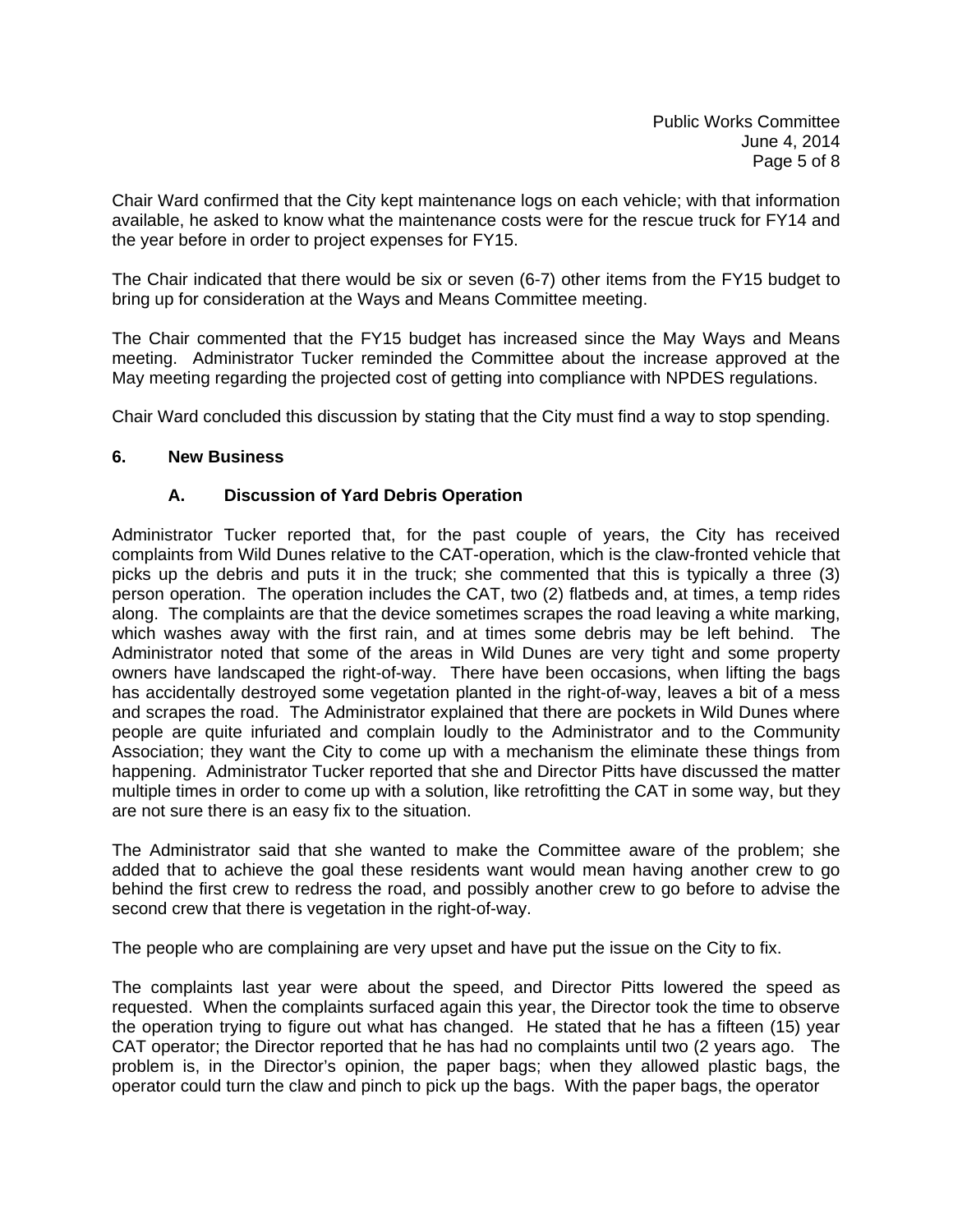must close the claw at the bottom of the bags to get the bags into the truck; the case in point was on Shad Row with approximately one hundred fifty (150) bags at one (1) residence.

Director Pitts reported that on Saturday morning he started debris removal in Wild Dunes running two (2) flatbeds, the CAT and two (2) packers, and worked eight (8) hours. The Director said that personnel worked eight (8) hours in Wild Dunes on Monday and six (6) hours on Tuesday. The Director stated that he cannot slow down the process and service the seven (7) miles of the City of Isle of Palms; he noted that he is giving Wild Dunes more than half  $(\frac{1}{2})$  a week.

Director Pitts stated that the complaints are coming from pockets within Wild Dunes, but, when a complaint is lodged with the Community Association, they look at those areas and other areas within Wild Dunes as well.

Administrator Tucker commented that certain problem areas are cul-de-sacs with a small island in the middle where residents deposit their bags, rather than on their own property; in addition, these islands have been dressed up with vegetation by the residents.

Councilmember Ferencz asked if there were times when it was better to have the three (3) guys who are there to pick up the bags manually; the Director replied that, if a crew were to slow down the operation to manually pick up one hundred fifty (150) bags, Public Works would spend a week in Wild Dunes removing debris.

When the Mayor was informed of the situation, his reaction was that, possibly, the Community Association should hire someone to follow behind the City's crew.

Director Pitts said that, if he sees something that was due to the crew's rushing, he will repair it irrigation, replace a plant, replace mailboxes, etc.

Councilmember Loftus asked if there was another piece of equipment that could be used to scoop up debris in Wild Dunes. Treasurer Suggs said that would be buying a new piece of equipment and another employee.

Councilmember Loftus asked the Administrator how members of the Committee were to respond to questions about what the City is doing to resolve the problem. Administrator Tucker responded that the City is trying to be careful, but the City does not have the resources to expand staffing in the Public Works Department to clean up after the operation. If people have these landscaped areas and pile debris beside them, the only way the Administrator can know that the City is responsible for destroying something is to have the photo-documentation from before and after; otherwise the Administrator only sees the area after debris has been picked up, but not before the debris removal showing what was destroyed.

Councilmember Loftus stated that, possibly, the Community Association should have new guidelines on where debris should be placed; part of the problem is the behavior of the residents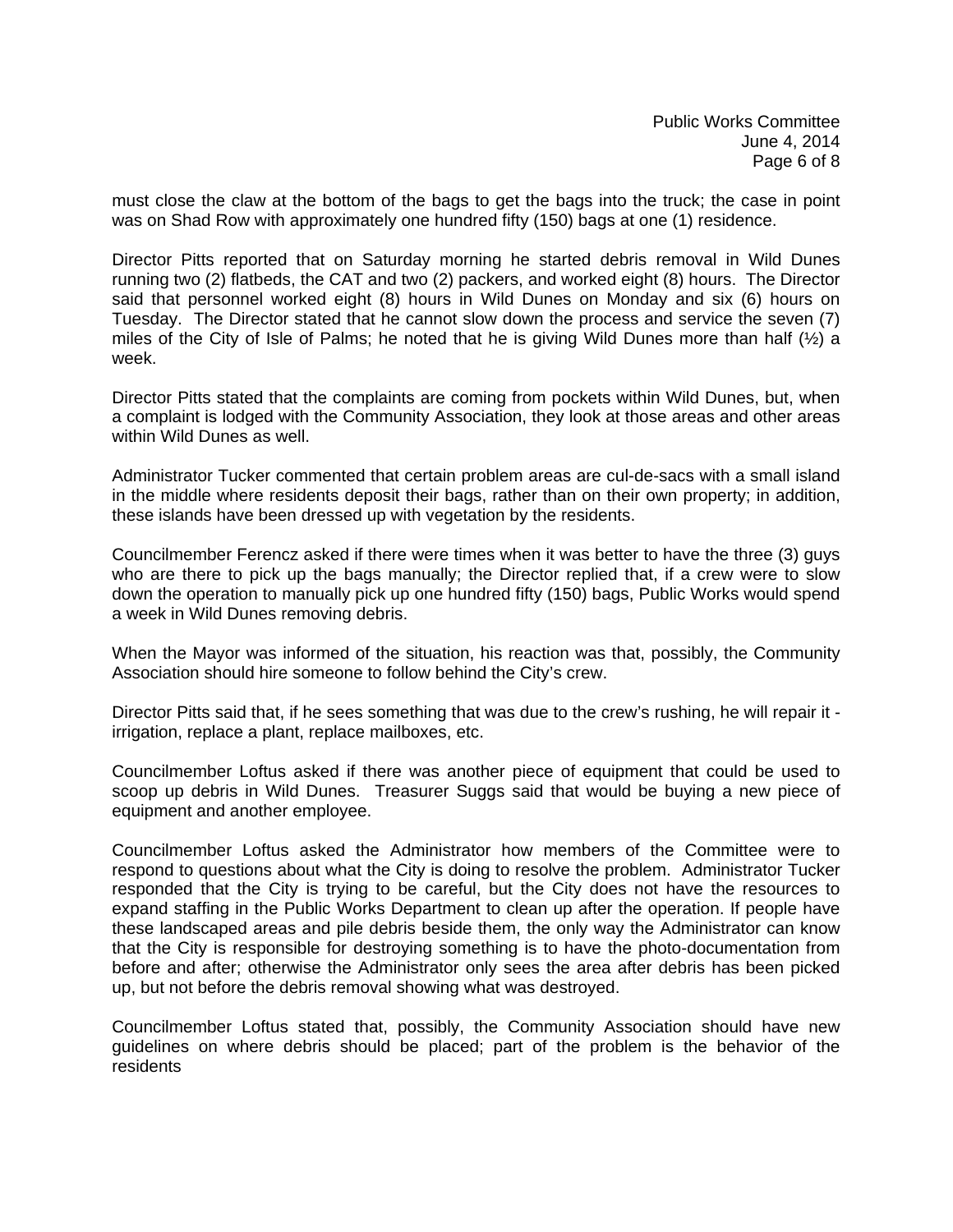Chair Ward recalled the discussions on the topic that the Committee had last year, and he thanked the Administrator for the information and asked to be updated.

#### **B. Contracts in Excess of \$10,000 –** None

#### **7. Miscellaneous Business**

#### **Update on Front Beach Lighting**

Administrator Tucker explained that she was happy to have had the omission of this item brought to her attention so that it could be added; in catching up on emails, she said that the Committee does need to take an action at this meeting. Westy Westmoreland of SCE&G has indicated that the City needs to select a fixture and a pole; once the decisions are made, SCE&G can proceed with a layout of light options, photometrics and estimated costs. In his communication, Mr. Westmoreland advised against the Autobahn pole, but he indicated that the "Emmett" pole would be a good choice because it spreads the light further. Additionally, any fixture can be attached onto any pole. SCE&G has recommended not going down the center island because that would require boring. The Administrator stated that the "Shepherd's Crook" poles have been installed at 42<sup>nd</sup>, 44<sup>th</sup> and 45<sup>th</sup> Avenues. (Photographs of the various poles and fixtures are attached to the historical record of the meeting.)

The Chair reminded the Committee that SCE&G will be paying half (½) the cost of this project through the Non-standard Service Clause, and the Administrator stated that sharing the cost is the way the project appears in the FY15 budget. Treasurer Suggs commented that the City has budgeted seventy-five thousand dollars (\$75,000) for the undergrounding of lines and fifty thousand dollars (\$50,000) for Front Beach lighting; Mr. Westmoreland has indicated that should be sufficient to complete the project.

#### **MOTION: Councilmember Loftus moved to select the "Shepherd's Crook" for the poles for the Front Beach lighting project; Councilmember Ferencz seconded and the motion PASSED UNANIMOUSLY.**

The lighting problem at Front Beach has been described to the Administrator as one when patrons leave a restaurant that is lit and, before their eyes can adjust to the darkness, they misstep off the curb or trip on the curb at the center of the street. With the additional lighting on either side, people might avoid tripping as their eyes adjust.

Chair Ward asked whether Mr. Westmoreland had given the Administrator a timeline for start through completion. Administrator Tucker responded that a decision had to be reached on the poles and fixtures before they could go any further; once the selection is made, SCE&G will proceed with the layout of light options and photometrics. When SEC&G has the approved layout, SCE&G can prepare upfront and on-going cost estimates.

Councilmember Loftus then suggested that SCE&G wire the new poles so that the City could do a future lighting enhancement, like the swag lights that were discussed in the initially. The Administrator confirmed that Mr. Westmoreland had said that the new poles will have receptacles on them. The Councilmember stated that he was excited about this project not only